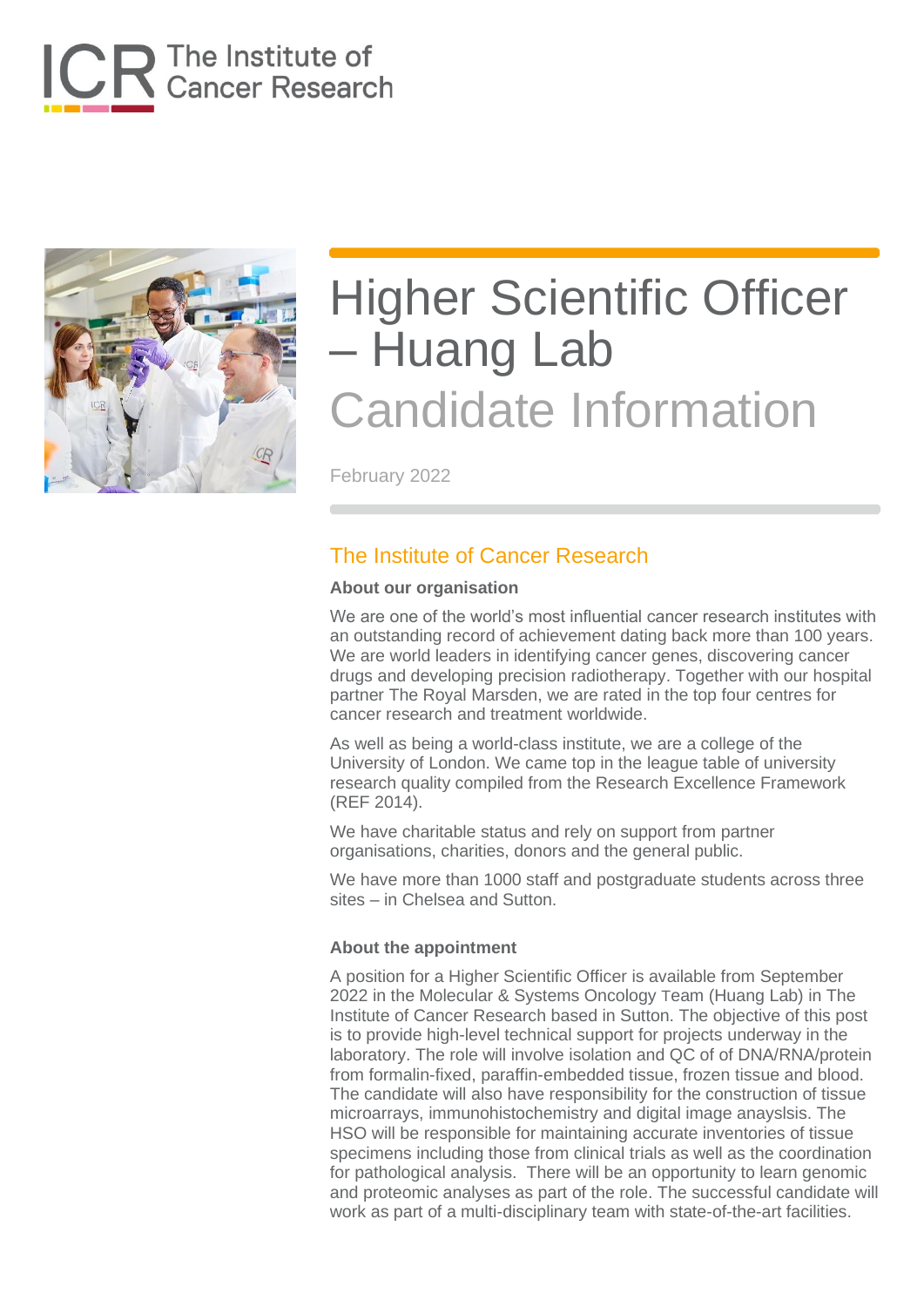Applicants will hold a MSc. or PhD in Biological Sciences, Cancer Biology, Molecular Biology, Molecular Pathology or a similar discipline. Applicants holding a MSc. are expected to have significant post-qualification experience in a relevant discipline. Applicants must have good laboratory and analytical skills with experience in working in a collaborative environment. Extensive experience in tissue processing, histological techniques and extraction of DNA/RNA/protein from fixed/frozen tissue is essential. Experience with molecular biology techniques (qPCR, DNA sequencing) is also required. Prior work in the construction of tissue microarrays would be advantages. In addition, hands-on experience in genomic/transcriptomic/proteomic experiments would be desirable.

Appointment will be on a Fixed Term Contract for 12 months in the first instance. The full salary range for the grade is £32,000 - £44,400. Appointments are normally made at the start of the range which represents the market rate for the role but consideration will be given to experience and skills. Future progression is based on annual performance review.

To apply please submit an application online on the ICR Careers site, attaching your CV with the supporting statement (addressing with specific examples where you meet the person specification, a brief description of your relevant experience and incl. the names and addresses of at least two referees).

Our mission is to make the discoveries that defeat cancer.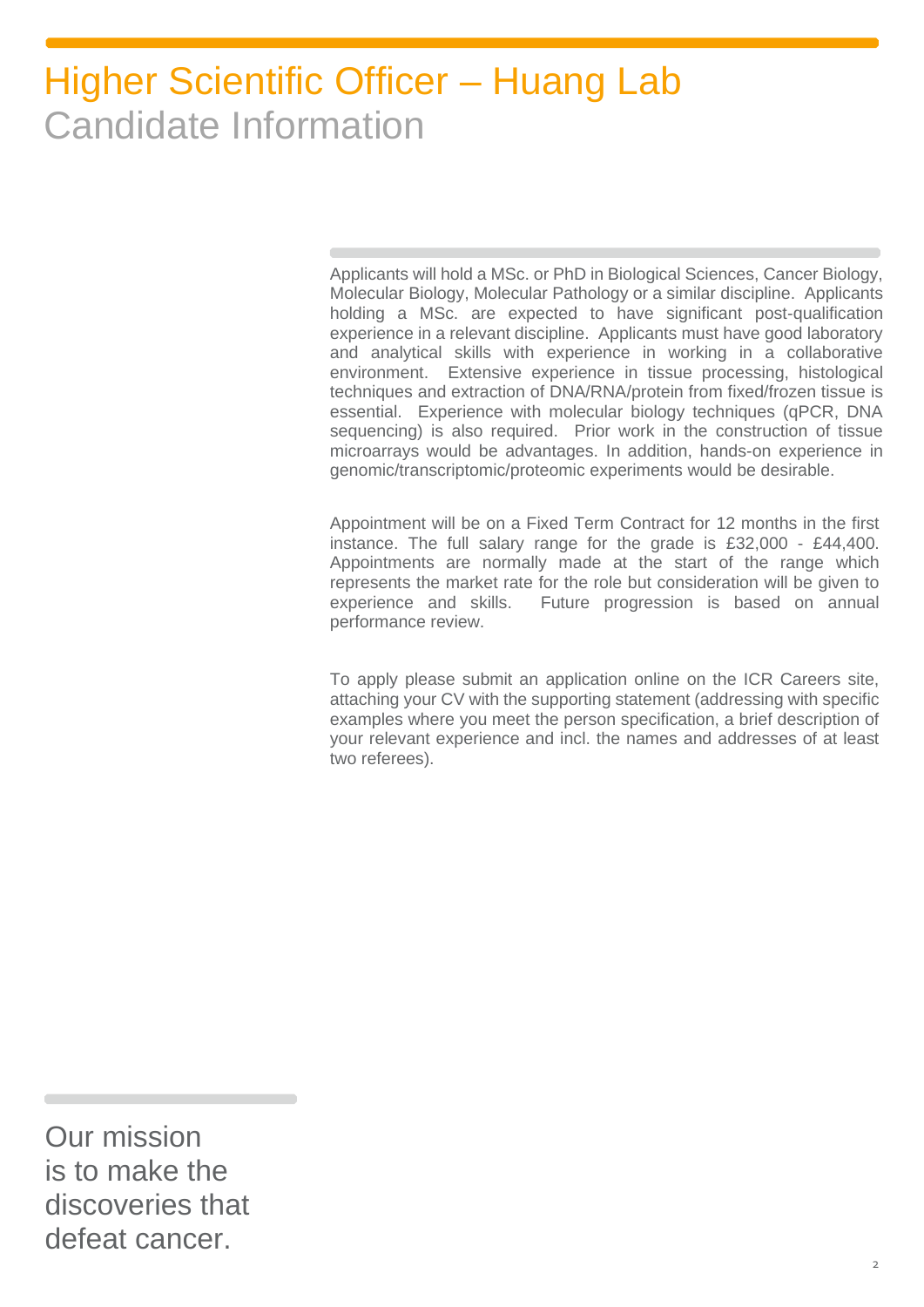### Our values

The ICR has a highly skilled and committed workforce, with a wide variety of roles, each requiring different skills. But whether you work as a researcher, or work as part of our corporate team, your work and behaviour is underpinned by these six values. They are what bring us together as one team - as 'One ICR'.

#### **Pursuing excellence**

We aspire to excellence in everything we do, and aim to be leaders in our field.

#### **Acting with Integrity**

We promote an open and honest environment that gives credit and acknowledges mistakes, so that our actions stand up to scrutiny.



#### **Valuing all our people**

We value the contribution of all our people, help them reach their full potential, and treat everyone with kindness and respect.



#### **Working together**

We collaborate with colleagues and partners to bring together different skills, resources and perspectives.



#### **Leading innovation**

We do things differently in ways that no one else has done before, and share the expertise and learning we gain.



### **Making a difference**

We all play our part, doing a little bit more, a little bit better, to help improve the lives of people with cancer.

### $\epsilon$

*Our values set out how each of us at the ICR, works together to meet our mission – to make the discoveries that defeat cancer. They summarise our desired behaviours, attitudes and culture – how we value one another and how we take pride in the work we do, to deliver impact for people with cancer and their loved ones."*

**Professor Kristian Helin Chief Executive**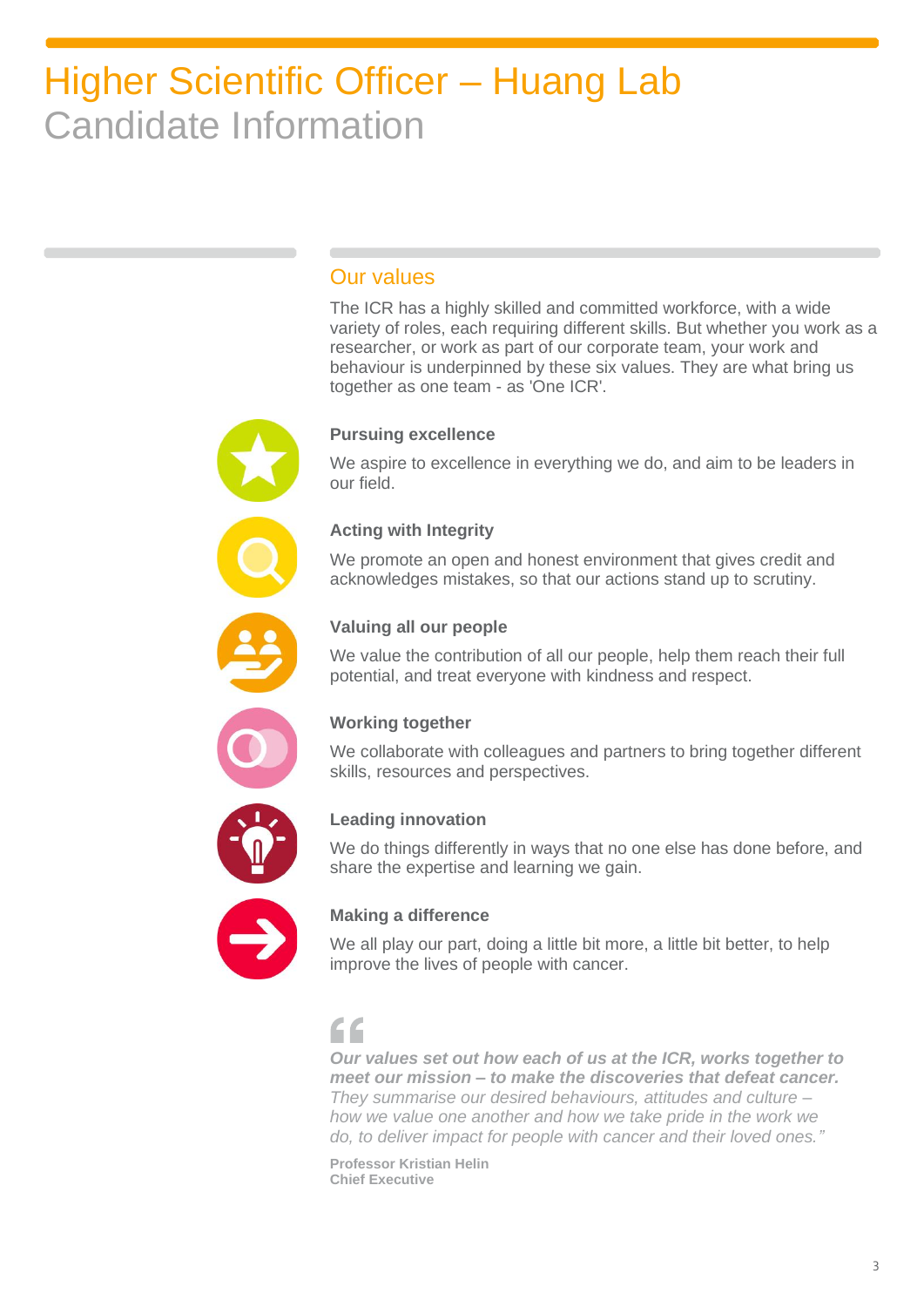| <b>Job</b>  |
|-------------|
| description |

| <b>Department / division:</b> | Molecular Pathology/Molecular & Systems<br><b>Oncology Team</b>                                                                                                                                                                                          |
|-------------------------------|----------------------------------------------------------------------------------------------------------------------------------------------------------------------------------------------------------------------------------------------------------|
|                               | Pay grade / staff group: Scientific Professional 5/Higher Scientific<br>Officer                                                                                                                                                                          |
| <b>Hours / duration:</b>      | Full time (35 hours per week), Monday to<br>Friday. Fixed term contract for 1 years                                                                                                                                                                      |
| <b>Reports to:</b>            | Dr Paul Huang (Team Leader, Molecular &<br><b>Systems Oncology Team)</b>                                                                                                                                                                                 |
| Main purpose of the<br>job:   | To provide high-level technical support for<br>projects that are currently underway in the<br>laboratory. These projects focus on tissue-<br>based molecular analysis and will required<br>extensive implementation of molecular<br>pathology techniques |

**Duties and responsibilities:**

### Experimental laboratory work

Extraction and isolation of DNA/RNA/protein from biological material including blood, fresh, frozen and formalin fixed material for molecular analysis.

Construction of tissue microarrays for specific research projects.

Process, store and track histological specimens for research project in line with current guidelines, including the use of FreezerPro.

Immunohistochemical staining of tissue sections.

Perform molecular biology analysis of specimens including qPCR and DNA sequencing.

Ordering the necessary consumables, stocks and equipment for research projects and tissue collection.

Scanning of slides for digital pathology analysis.

To maintain accurate records of experiments and reagent descriptions in laboratory handbooks.

### General Laboratory Management

To work in a flexible but organised manner.

To prepare reports of results for publication and take an interest in the relevant literature.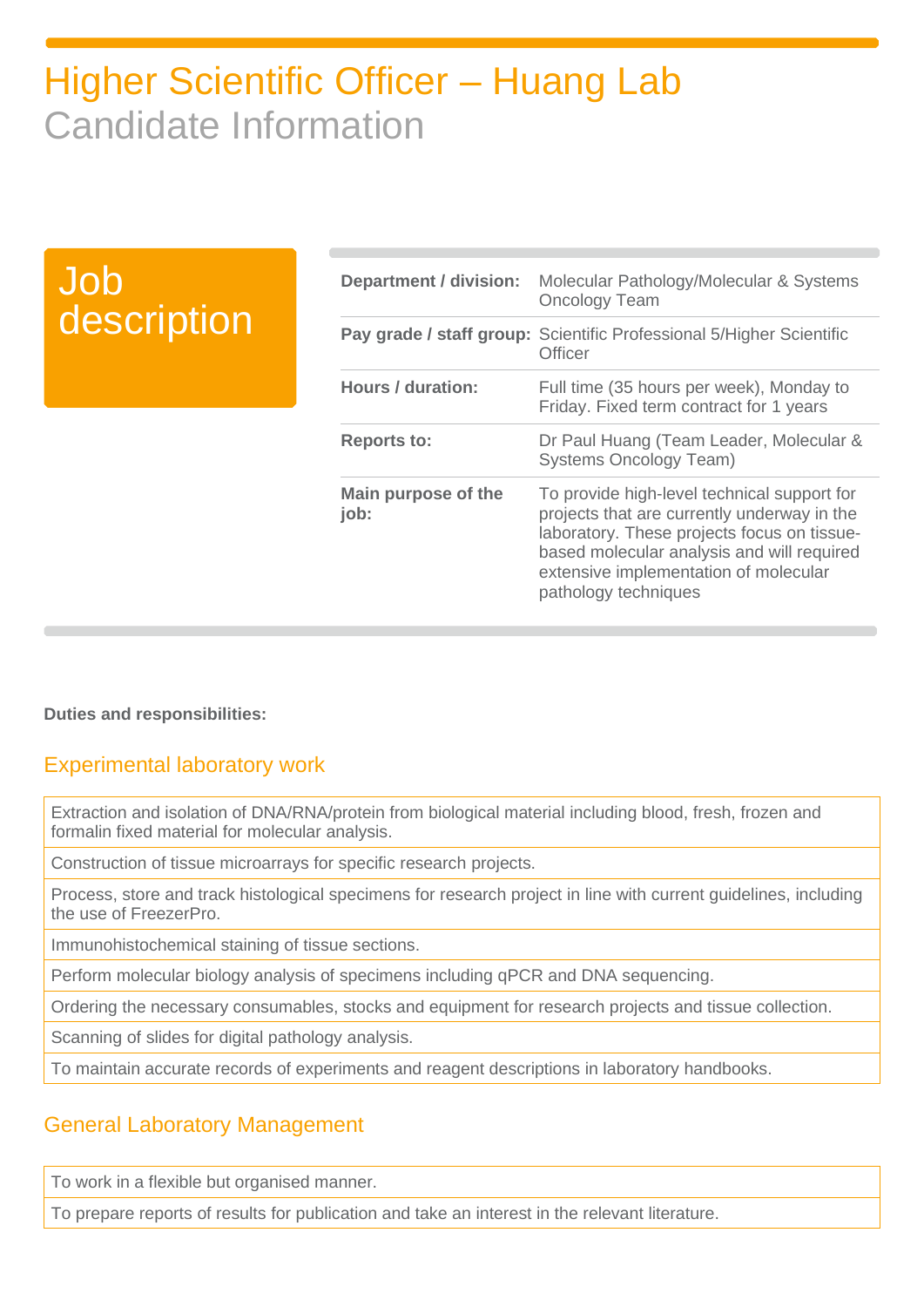To meet objectives within pre-determined timescales.

### **General**

All staff must ensure that they familiarise themselves with and adhere to any ICR policies that are relevant to their work and that all personal and sensitive personal data is treated with the utmost confidentiality and in line with the General Data Protection Regulations

Any other duties that are consistent with the nature and grade of the post that may be required.

To work in accordance with the ICR's Values.

To promote a safe, healthy and fair environment for people to work, where bullying and harassment will not be tolerated.

This job description is a reflection of the present position and is subject to review and alteration in detail and emphasis in the light of future changes or development.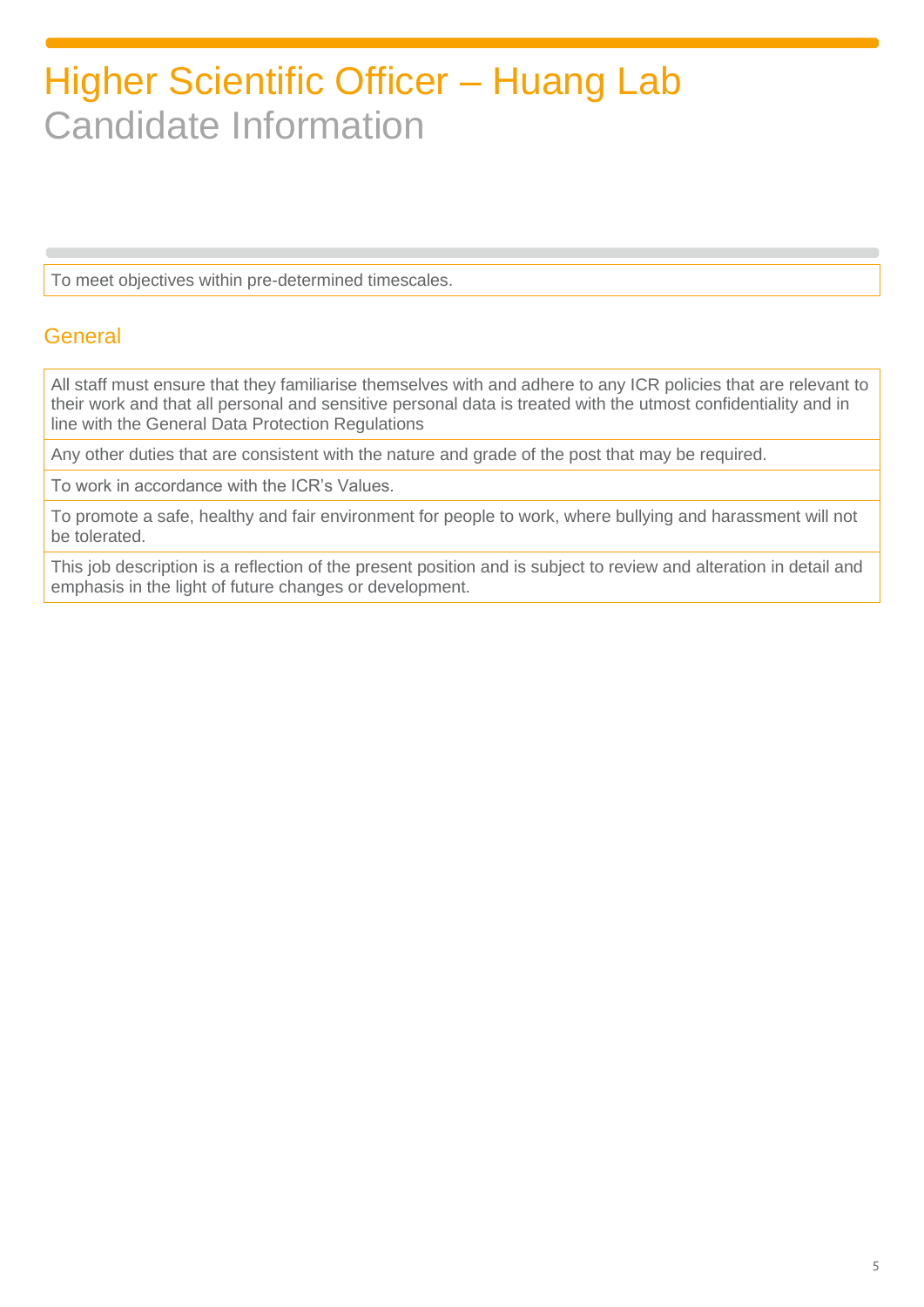### Person specification

### Education and Knowledge

| MSc. in Biological Sciences/Cancer Biology/ Molecular<br>Biology/Molecular Pathology or related subject | <b>Essential</b> |
|---------------------------------------------------------------------------------------------------------|------------------|
| PhD in Biological Sciences/Cancer Biology/ Molecular<br>Biology/Molecular Pathology or related subject  | Desirable        |

### **Skills**

| Good laboratory and analytical skills                                                                                | Essential        |
|----------------------------------------------------------------------------------------------------------------------|------------------|
| Meticulous attention to detail for record keeping                                                                    | <b>Essential</b> |
| Demonstrable skills for proficient evaluation and documentation of research data                                     | Desirable        |
| Proficient use of PC and bioinformatic databases                                                                     | Desirable        |
| Excellent interpersonal skills with the ability to work flexibly and to<br>establish effective working relationships | Essential        |
| Good organisational skills                                                                                           | Essential        |
| Ability to plan, organise & prioritise a busy workload                                                               | Essential        |
| Ability to work effectively & efficiently, both independently & as<br>part of a team (with limited supervision)      | Essential        |
| Good communication skills                                                                                            | <b>Essential</b> |

### **Experience**

| Extensive experience in tissue handling, histological techniques and isolation of<br>biomolecules (DNA/RNA/proteins) from tissue. | <b>Essential</b> |
|-----------------------------------------------------------------------------------------------------------------------------------|------------------|
| Molecular biology techniques - qPCR, DNA sequencing                                                                               | <b>Essential</b> |
| Good working experience in light, fluorescience and digital microscopy                                                            | <b>Desirable</b> |
| Knowledge of digital imaging and image analysis in a histopathological environment                                                | <b>Desirable</b> |
| Hand-on experience in sample preparation for genomics/transcriptomics/proteomics<br>experiments                                   | Desirable        |